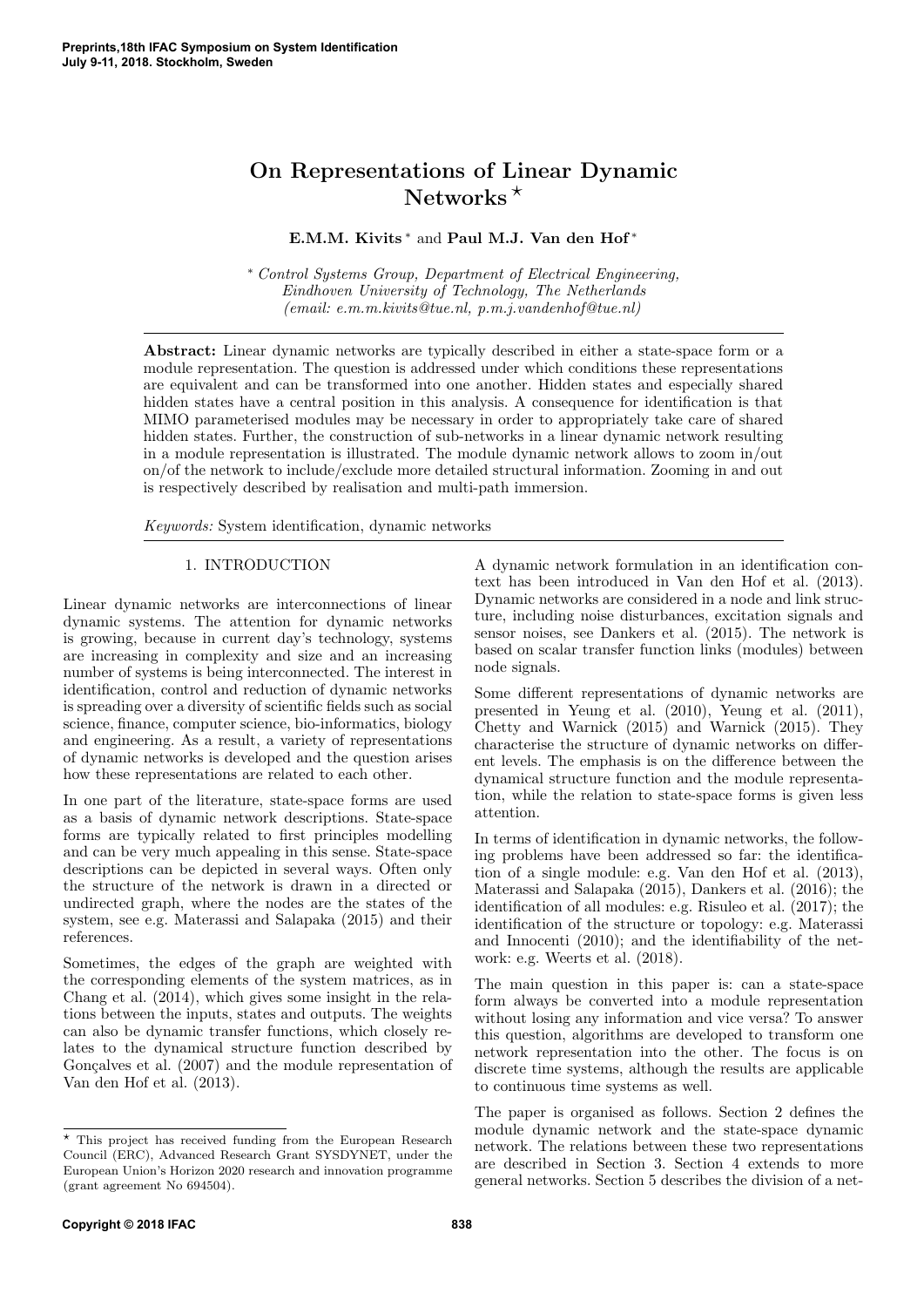work into sub-networks. Section 6 contains the discussion and Section 7 presents the conclusion. The proofs of the lemmas and propositions are included in a report version of the paper: Kivits and Van den Hof (2018).

# 2. REPRESENTATIONS OF DYNAMIC NETWORKS

### 2.1 Module dynamic networks

A module representation of dynamic networks as considered in this paper is based on Van den Hof et al. (2013). A dynamic network is the interconnection of L nodes  $w_i(t)$ ,  $j = 1, \ldots, L$ , and K known external excitation signals  $r_k(t), k = 1, \ldots, K$ . Each node signal is equal to

$$
w_j(t) = \sum_{i=1}^{L} G_{ji}(q)w_i(t) + \sum_{k=1}^{K} R_{jk}(q)r_k(t),
$$
 (1)

where  $G_{ji}(q)$  and  $R_{jk}(q)$  are proper rational transfer functions with  $q^{-1}$  the delay operator meaning  $q^{-1}w_j(t) =$  $w_i(t-1)$ . As a further generalisation of the setup in Van den Hof et al. (2013), the signals  $w_i(t)$  and  $r_k(t)$  can be vector-valued in which case the related transfer functions become matrices of appropriate dimensions; additionally self-loops are allowed, i.e.  $G_{ii}(q)$  is not necessarily 0.

Typically, node signals are affected by unknown disturbance signals. In this paper, unknown inputs act similar to known inputs and therefore disturbances are initially omitted for simplicity and considered in Section 4.

The expressions for the node signals (1) can be combined in a matrix equation describing the network as

$$
w(t) = Gw(t) + Rr(t),
$$
\n(2)

$$
w(t) = (I - G)^{-1} Rr(t),
$$
\n(3)

with matrices G and R composed of elements  $G_{ii}(q)$  and  $R_{ik}(q)$  respectively, and where  $w(t)$  and  $r(t)$  are vectorised versions of  $w_i(t)$  and  $r_k(t)$  respectively. All minors of  $I$  –  $G(\infty)$  should be non-zero in order to achieve a well-posed network. Equation (2) is a dynamical structure function as introduced by Gonçalves et al.  $(2007)$ . Figure 1a shows a single building block of a module dynamic network.

Definition 1. (Module dynamic network). A module dynamic network is defined by the pair  $(G, R)$  describing a map  $r(t) \rightarrow w(t)$  according to (3).

Definition 2. (Equal and equivalent networks). Consider the networks  $\mathcal{N}_1$  and  $\mathcal{N}_2$  defined by the pairs  $(G_1, R_1)$  and  $(G_2, R_2)$  respectively. The networks  $\mathcal{N}_1$  and  $\mathcal{N}_2$  are

\n- equal if 
$$
(G_1, R_1) = (G_2, R_2)
$$
.
\n- equivalent if  $(I - G_1)^{-1}R_1 = (I - G_2)^{-1}R_2$ .
\n

A particular property of the module representations in literature is that they only allow for SISO modules and exclude self-loops. This choice has been made to avoid identifiability problems as implied by the following lemma.

Lemma 1. (Self-loops). A module dynamic network with self-loops can always equivalently be written as a module dynamic network without self-loops.

In this paper, self-loops are allowed in module dynamic networks in order to be able to link with state-space dynamic networks as described in the next section.



(a) A single node of a module

(b) A single node of an SS dynamic network.

Fig. 1. A single node of a module and SS dynamic network.

Network properties that depend on the structure or topology are referred to as structural or generic network properties. One such property is the generic McMillan degree, see Karcanias et al. (2005).

Definition 3. (Generic McMillan degree). Let a system be represented by a coefficient vector  $\theta \in \mathbb{R}^{n_{\theta}}$ . The generic McMillan degree of the system is the McMillan degree of the system for almost all  $\theta$ , i.e. for all  $\theta \in \mathbb{R}^{n_{\theta}}$  except for a set of measure 0.

Lemma 2. (Generic McMillan degree). The generic McMillan degree of a network is equal to the sum of the generic McMillan degrees of all modules in the network.

#### 2.2 State-space (SS) dynamic networks

In some research areas the behaviour of a dynamic network is mathematically described in a state-space form as

$$
x(t+1) = Ax(t) + Br(t),\tag{4}
$$

where  $x(t)$  is the state variable and  $r(t)$  is a known external excitation signal. A state-space description can also be depicted as a module dynamic network. Figure 1b shows a single building block of a state-space dynamic network.

Definition 4. (State-space (SS) dynamic network). A state-space (SS) dynamic network is a module dynamic network, as defined in Definition 1, with the additional properties that

- Every state variable  $x_i(t)$  is a node signal  $w_i(t)$ .
- Every element in G has the form  $G_{ji}(q) = q^{-1}A(j, i)$ .
- Every element in R has the form  $R_{jk}(q) = q^{-1}B(j, k)$ .

In general, SS dynamic networks contain self-loops, because  $A(i, i) \neq 0$ . These diagonal elements of A represent the relation from  $x_i(t)$  to  $x_i(t+1)$ .

# 3. RELATIONS BETWEEN MODULE AND SS DYNAMIC NETWORKS

## 3.1 Abstraction of state-space dynamic networks

One of the major expansions of module dynamic networks compared to SS dynamic networks is that in module dynamic networks the states are grouped into a single module, while in SS dynamic networks the network is split into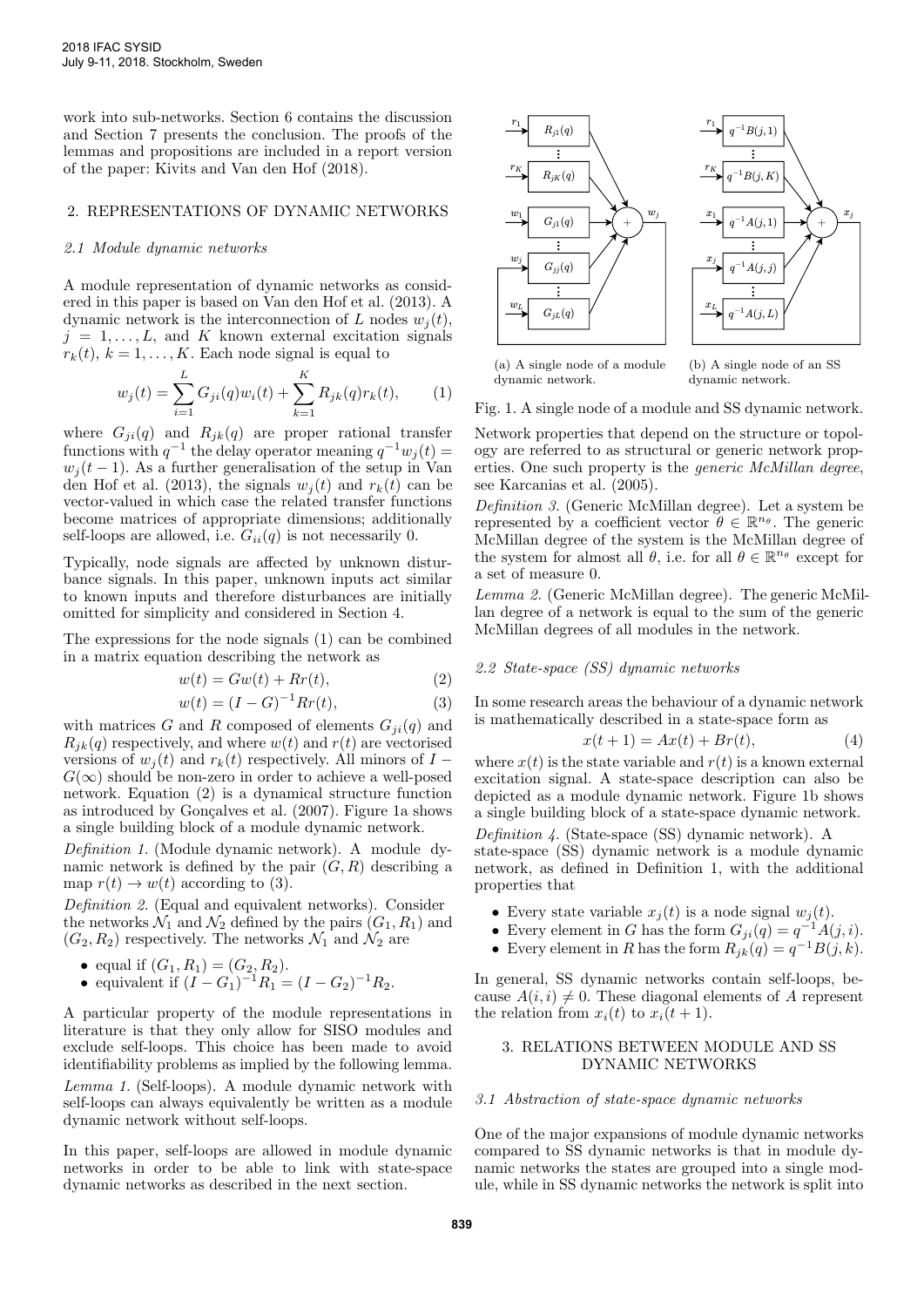its core elements with modules that only have (weighted) delays. A natural step to go from SS dynamic networks to general module dynamic networks is by grouping states, that is, by removing state variables as node signals and thereby increasing the order of the dynamic terms in the modules of the network. This process is referred to as abstraction, see Woodbury et al. (2017).

Definition 5. (Abstraction). Consider the networks  $\mathcal{N}_1$ and  $\mathcal{N}_2$  defined by the pairs  $(G_1, R_1)$  and  $(G_2, R_2)$  respectively.  $\mathcal{N}_1$  is an abstraction of  $\mathcal{N}_2$  with respect to nodes  $w_{\alpha}(\tilde{t})$  if  $(I - G_1)^{-1}R_1 = [(I - G_2)^{-1}R_2]_{w_{\alpha}}$ , where  $[T]_{w_{\alpha}}$ means T without the rows corresponding to nodes  $w_{\alpha}(t)$ .

Abstracted node signals are still present in the network, but are hidden in the modules and therefore referred to as hidden states. Hidden states present in multiple modules are said to be shared by these modules and therefore referred to as shared hidden states, see Warnick (2015).

Abstraction is performed by eliminating  $w_{\alpha}(t)$  from the node equations and is non-unique, since various node equations can be used for this, Weerts and Linder (2018). If the node equation of  $w_{\alpha}(t)$  itself is used, this approach is referred to as immersion and has been worked out in Dankers et al. (2016) for module dynamic networks without self-loops and with only SISO modules, and is equivalent to vertex elimination. This immersion process is generalised to dynamic networks with self-loops in the following algorithm and is equivalent to the Kron reduction, see Dörfler and Bullo (2013).

Algorithm 1. (Immersion). An abstraction of a module dynamic network is obtained through immersion by taking the following steps:

- (1) Select a node  $w_{\alpha}(t)$ .
- (2) Substitute the node equation of  $w_{\alpha}(t)$  into the other node equations.
- (3) Delete the node equation of  $w_\alpha(t)$  from the network.
- (4) Repeat the procedure to abstract more nodes.

Graphically, immersion is performed by lifting the paths through  $w_{\alpha}(t)$  and deleting the isolated  $w_{\alpha}(t)$ .

Example 1. (Lifting path). Consider a network with three nodes  $w_1, w_2$ , and  $w_3$  and two paths  $w_1 \rightarrow w_2$  with weight  $G_{21}$  and  $w_2 \rightarrow w_3$  with weight  $G_{32}$ . Lifting the path through  $w_2$  means that the paths  $w_1 \rightarrow w_2$  and  $w_2 \rightarrow w_3$ are deleted and the path  $w_1 \rightarrow w_3$  with weight  $G_{32}G_{21}$  is added, as shown in Figure 2.

In general, this procedure can be performed in two ways. In the first approach, every single path through  $w_{\alpha}(t)$  results in a new module and therefore this approach is referred to as single-path immersion.

For a particular node, local inputs are all nodes and inputs that have direct paths towards this node and local outputs are all nodes that have direct paths from this node.



Fig. 2. The path through  $w_2$  is lifted by deleting the red paths and adding the blue path.

Algorithm 2. (Single-path immersion). An abstraction of a module dynamic network is graphically obtained through single-path immersion by taking the following steps:

- (1) Select a node  $w_{\alpha}(t)$ .
- (2) Lift the paths from each local input, through  $w_{\alpha}(t)$ , to each local output.
- (3) Delete the isolated  $w_{\alpha}(t)$  from the network.
- (4) Repeat the procedure to abstract more nodes.

A part of the network that is present in multiple paths in the original dynamic network appears in multiple modules arising from single-path immersion. Due to this, shared hidden states are introduced and the network structure changes.

In a second approach of lifting the paths through  $w_{\alpha}(t)$ , all paths through  $w_{\alpha}(t)$  together result in a new module and therefore this approach is referred to as multi-path immersion.

Algorithm 3. (Multi-path immersion). An abstraction of a module dynamic network is graphically obtained through multi-path immersion by Algorithm 2 with the modification that in step (2) the paths from all local inputs, through  $w_{\alpha}(t)$ , to all local outputs are lifted together to create one (multi-variate) module.

Algorithm 3 allows for MIMO modules and therefore only one module arises during multi-path immersion and hence, no shared hidden states are introduced. The main advantage of this approach is that multi-path immersion can be seen as zooming out of the network and excluding some detailed structural information.

Example 2. (Single-path immersion). Consider a dynamic network with state-space description

$$
\begin{bmatrix} x_1(t+1) \\ x_2(t+1) \\ x_3(t+1) \end{bmatrix} = \begin{bmatrix} 0 & 0 & a_{13} \\ a_{21} & 0 & a_{23} \\ 0 & 0 & 0 \end{bmatrix} \begin{bmatrix} x_1(t) \\ x_2(t) \\ x_3(t) \end{bmatrix} + \begin{bmatrix} 0 \\ 0 \\ b_{31} \end{bmatrix} r_1(t).
$$

Its SS dynamic network is shown in Figure 3a with

 $G_{13} = q^{-1}a_{13}, G_{21} = q^{-1}a_{21}, G_{23} = q^{-1}a_{23}, R_{31} = q^{-1}b_{31},$ and with nodes  $w_i = x_i$ . Suppose that  $w_3$  is abstracted from the network by single-path immersion. The abstraction is shown in Figure 3b with

$$
\hat{R}_{11} = q^{-2} a_{13} b_{31}, \qquad \hat{R}_{21} = q^{-2} a_{23} b_{31}.
$$

The dynamics of  $R_{31} = q^{-1}b_{31}$  appears in both modules and hence,  $w_3$  has become a shared hidden state.

Example 3. (Multi-path immersion). Consider the SS dynamic network of Example 2 and suppose that  $w_3$  is abstracted from the network by multi-path immersion. The abstraction is shown in Figure 3c with

$$
\hat{R}_1 = \begin{pmatrix} q^{-2}a_{13}b_{31} \\ q^{-2}a_{23}b_{31} \end{pmatrix}.
$$

Only one module results from immersion and hence,  $w_3$ has not become a shared hidden state.

#### 3.2 Realisation of module dynamic networks

The major difference between module dynamic networks and SS dynamic networks is that in SS dynamic networks the modules are one-dimensional state-space descriptions, while in module dynamic networks the modules contain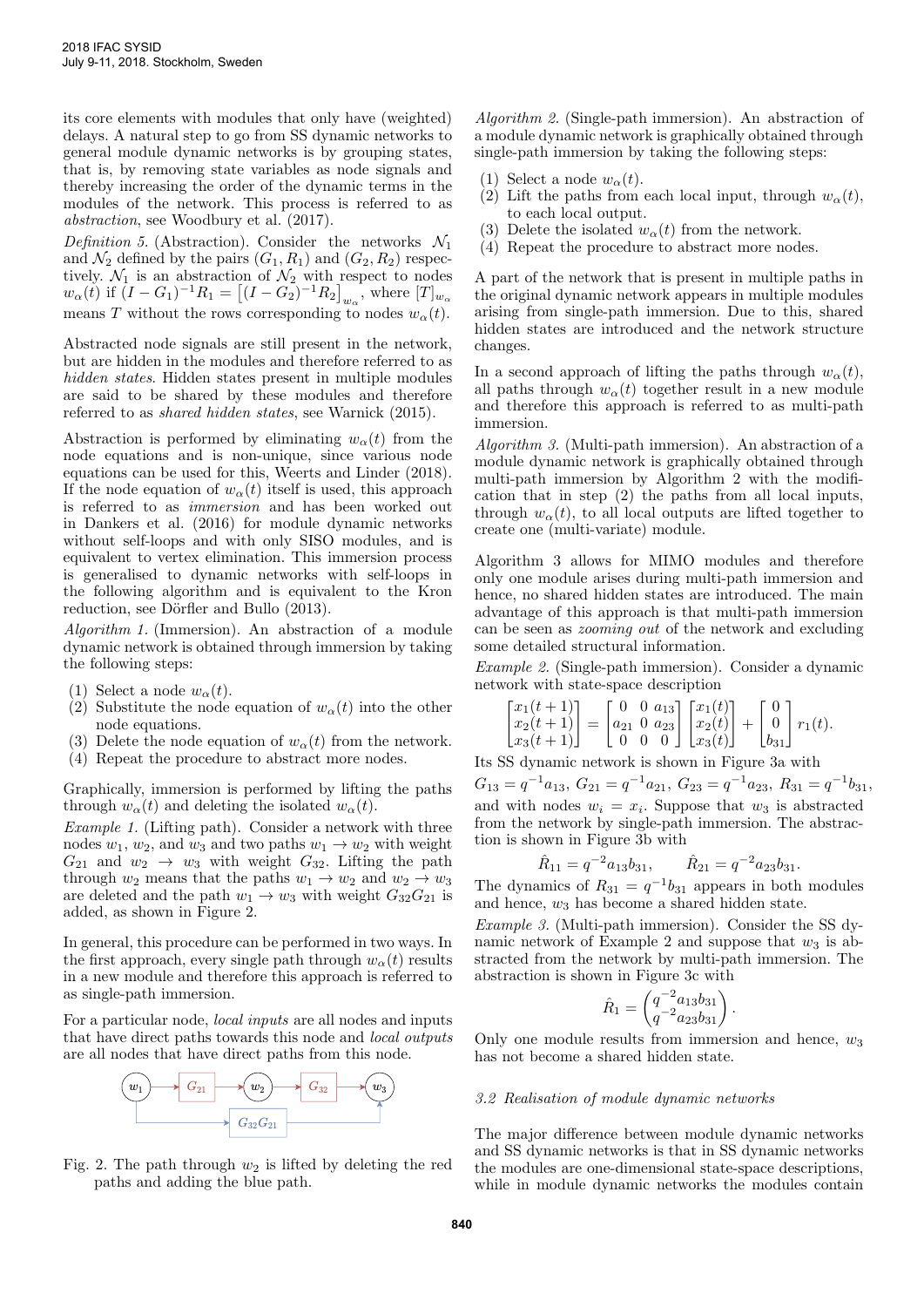

(a) The SS dynamic network of Example 2 and 3.



(c) The abstraction of  $w_3$  in (a) by multi-path immersion.

$$
r_1 \rightarrow \boxed{\tilde{R}_{31}} \rightarrow \boxed{\tilde{w}_3} \overbrace{\tilde{G}_{13}} \rightarrow \boxed{w_1} \overbrace{G_{21}} \overbrace{G_{21}}
$$



(b) The abstraction of  $w_3$  in  $(a)$ by single-path immersion.



(d) A realisation of the module dynamic network in (b).



(e) A realisation of the module dynamic network in (c).

(f) The abstraction of  $w_1$  in (b). corresponding to Example 6.

Fig. 3. An SS dynamic network, three abstractions of it and realisations of two of the abstractions.

higher order dynamics which have many possible statespace realisations. A natural step to go from a general module dynamic network to an SS dynamic network is by introducing nodes, that is, by turning state variables that correspond to a particular module into node signals and thereby decreasing the order of the dynamic terms in the modules of the network. The process of transforming a general module dynamic network into an SS dynamic network is called realisation.

Algorithm 4. (Realisation). A realisation (SS dynamic network) of a module dynamic network is obtained by taking the following steps:

- (1) Select a module  $M_{\alpha}(q)$ .
- (2) Replace  $M_{\alpha}(q)$  by a state-space realisation of it.
- (3) Turn all state variables into node signals and find the new modules in accordance with Definition 4.
- (4) Repeat the procedure to realise all modules.

It is well-known that realisation is a non-unique process and therefore the (number of) node signals added to the network depends on the state-space realisation. A minimum number of node signals is added if minimal statespace realisations are substituted into the modules. When using an observable canonical form, the outputs of the module are state variables in the new network. Realisation can be seen as zooming in on the network and including more detailed structural information.

Instead of finding realisations of all modules (to obtain an SS dynamic network), one can choose to find realisations of only some modules and instead of turning all state variables into node signals, one can choose to introduce only one or some nodes.

Example 4. (Realisation with shared hidden states). Consider the module dynamic network of Figure 3b with

$$
\hat{R}_{11} = q^{-2} \alpha_1, \qquad \hat{R}_{21} = q^{-2} \alpha_2, \qquad G_{21} = q^{-1} \alpha_3.
$$

A realisation (SS dynamic network) is found through Algorithm 4 and is shown in Figure 3d with

 $\tilde{G}_{13} = q^{-1}\beta_1, \ \tilde{G}_{24} = q^{-1}\beta_2, \ \tilde{R}_{31} = q^{-1}\beta_3, \ \tilde{R}_{41} = q^{-1}\beta_4,$ where  $\beta_1 \beta_3 = \alpha_1$  and  $\beta_2 \beta_4 = \alpha_2$ . This SS dynamic network has a different structure than the underlying SS dynamic network shown in Figure 3a, because of the shared hidden state in  $\hat{R}_{11}$  and  $\hat{R}_{21}$ .

Example 5. (Realisation without shared hidden states). Consider the module dynamic network of Figure 3c with

$$
\hat{R}_1 = \begin{pmatrix} q^{-2} \alpha_1 \\ q^{-2} \alpha_2 \end{pmatrix}, \qquad G_{21} = q^{-1} \alpha_3.
$$

A realisation (SS dynamic network) is found through Algorithm 4 and is shown in Figure 3e with

$$
\tilde{G}_{13} = q^{-1}\beta_1, \qquad \tilde{G}_{23} = q^{-1}\beta_2, \qquad \tilde{R}_{31} = q^{-1}\beta_3,
$$
  
where  $\beta_1\beta_3 = \alpha_1$  and  $\beta_2\beta_3 = \alpha_2$ . This SS dynamic network  
has the same structure as the underlying SS dynamic  
network shown in Figure 3a.

### 3.3 Equivalence between module and SS dynamic networks

Now it is clear how to transform SS dynamic networks into general module dynamic networks and vice versa and that they are equivalent if the node signals remain invariant.

Proposition 1. (From SS to module dynamic network). An SS dynamic network with minimal state-space dimension  $n$  can be transformed by abstraction into a general module dynamic network with generic McMillan degree  $\geq n$ , where equality holds if and only if the abstraction

Single-path immersion does not lead to shared hidden states if it is equivalent to multi-path immersion. The local network structure already reveals whether shared hidden states are generated by abstraction.

Proposition 2. (Shared hidden states).

generates no shared hidden states.

- (a) Single-path immersion of a single node leads to a shared hidden state if and only if this node has multiple local inputs or multiple local outputs.
- (b) Single-path immersion of multiple nodes leads to shared hidden states if and only if at least one of the following holds:
	- The nodes jointly have multiple local inputs and at least one of the nodes has multiple local inputs.
	- The nodes jointly have multiple local outputs and at least one of the nodes has multiple local outputs.
- (c) Multi-path immersion never leads to shared hidden states.

Point (b) of Proposition 2 implies that the introduction of a shared hidden state can sometimes be nullified by removing an additional node from the network.

Example 6. (Nullified shared hidden state). Consider the abstraction of Example 2 shown in Figure 3b. Suppose that  $w_1$  is also removed from the network by immersion. Then  $\hat{R}_{11}$ ,  $\hat{R}_{21}$  and  $G_{21}$  are combined in one module, without shared hidden states, see Figure 3f.

The reverse transformation of abstraction is the realisation of a module dynamic network into an SS dynamic network. In this process, shared hidden states are not taken into account, because their existence is unknown.

Proposition 3. (From module to SS dynamic network). A module dynamic network with generic McMillan degree  $n$ can be transformed into an equivalent SS dynamic network with state-space dimension  $n$  by realisation through Algorithm 4 using minimal state-space realisations.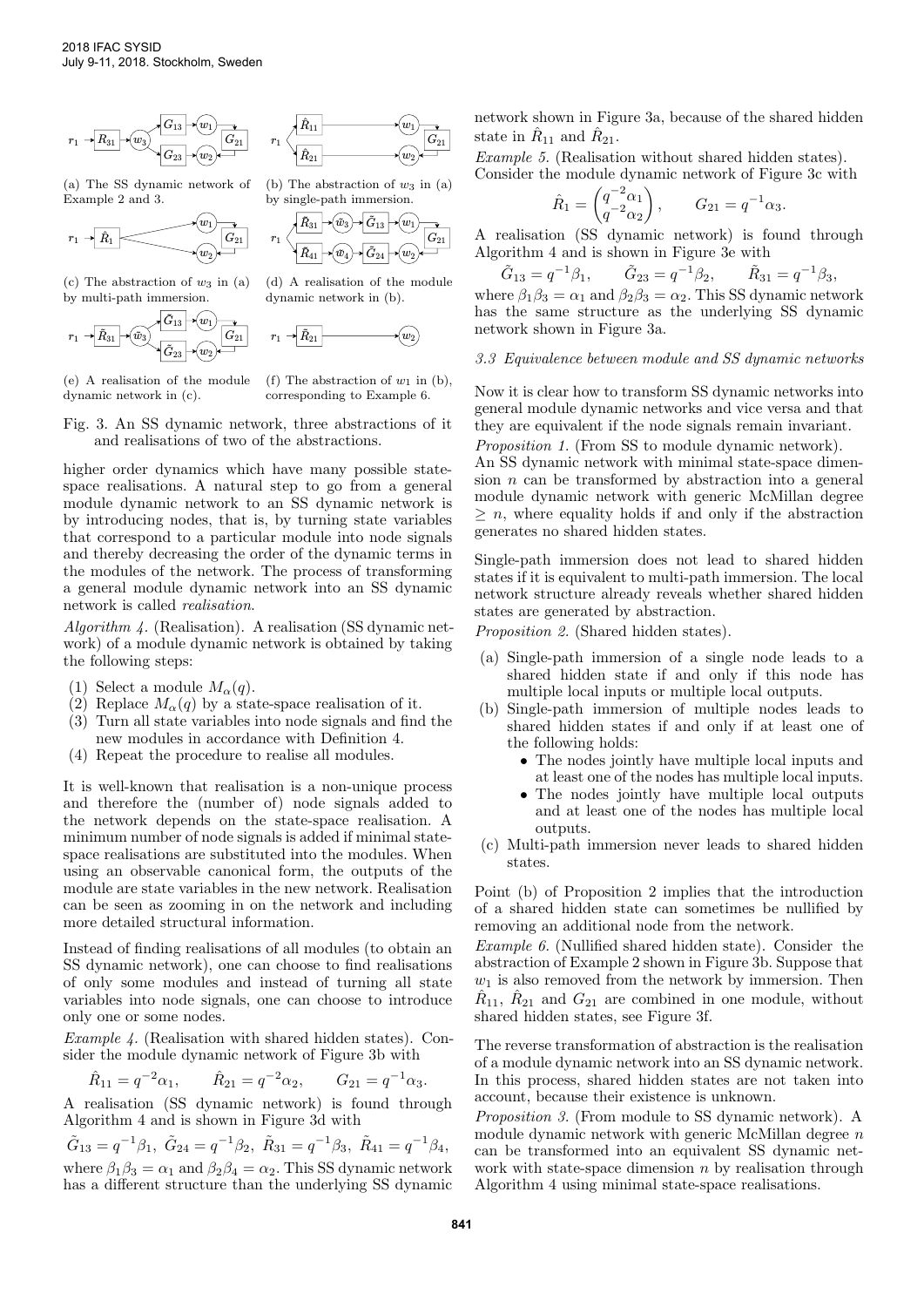The resulting SS dynamic network is not unique due to the freedom in creating minimal realisations of single modules. Further, shared hidden states represent the same node signal but are realised as different node signals. Sometimes the modelling procedure prevents for shared hidden states.

## 4. MORE GENERAL NETWORKS

#### 4.1 Networks with disturbances

Dynamic networks as discussed in this paper were only considered to have known input signals (2). However, the node signals of the network can also be influenced by unknown disturbance signals. Typically, these disturbance signals are modelled as realisations of stationary stochastic processes. The network is described in matrix form by

$$
w(t) = Gw(t) + Rr(t) + He(t), \tag{5}
$$

where  $He(t)$  represents the disturbance signals with H composed of the elements  $H_{jp}(q), p = 1, \ldots, P \leq L$  and with  $e(t)$  the vectorised version of  $e_p(t)$ .

From (5) it can be seen that  $e(t)$  and H have the same role as  $r(t)$  and R respectively and therefore  $e(t)$  and H can be considered likewise. Further,  $H$  is not part of the physics: it is just a modelling choice used for describing the unknown disturbance signals. This means that the realisations and hidden states of these modules are of less interest.

#### 4.2 Networks with general measurements

The node signals of the dynamic networks as discussed in this paper where directly measured, but this is not always possible. The measurements can also be linear combinations of node signals and excitation signals and can be subject to additional sensor noise. The  $L_m$  measurements are then written in matrix form as

$$
\tilde{w}(t) = Cw(t) + Dr(t) + s(t),\tag{6}
$$

where  $s(t)$  is the sensor noise.

Algorithm 5. (Handling general measurements). A module dynamic network with measurements of the form (6) can be transformed into a module dynamic network with directly measured nodes by taking the following steps:

- (1) Add node signals to the network that are directly measured, i.e. equal to  $\tilde{w}_j(t)$ ,  $j = 1, \dots, L_m$ .
- (2) Add the corresponding modules, containing gains of the form  $C(j, i)$ ,  $D(j, k)$ , and 1.

The resulting network contains unmeasured node signals  $w_i(t)$ , which can be removed from the network by abstraction, and measured node signals  $\tilde{w}_i(t)$ , which depend on the unmeasured node signals via static terms.

### 5. CONSTRUCTING SUB-NETWORKS

Dynamic networks often consist of sub-systems interacting with each other, where each sub-system has its own dynamics. From this point of view, a dynamic network can be seen as the interconnection of sub-networks, where a sub-network consists of several modules and at least one node. A network can be partitioned into sub-networks by drawing boxes around certain areas in the network and grouping the interior of a box into a new module. The



Fig. 4. A module dynamic network with two sub-networks (the red and the blue box) and its abstraction.

boxes should be non-overlapping, their terminals should be connected to inputs  $(r)$  or nodes  $(w)$  and each box should include all nodes between the modules in the box.

This method is equivalent to abstracting all nodes in the box by multi-path immersion and analogous to zooming out of the network, that is, viewing the network at a higher level, where the network consists of less modules and nodes.

Example 7. (Sub-networks). Consider the module dynamic network of Figure 4a, where the red and blue box indicate sub-networks. The interiors of the red and the blue box are captured in the new modules  $\hat{R}_G$  and  $\hat{G}_6$  respectively, as shown in Figure 4b. This is the same as abstracting  $w_1$  and  $w_2$  in the red box and  $w_5$  in the blue box by multi-path immersion.

## 6. DISCUSSION

Lemma 1 implies that module dynamic networks with self-loops in general are never a unique representation and thus cannot uniquely be identified from measurement data. This is not true for SS dynamic networks, because their modules have a specific structure. The identifiability problem can be solved by eliminating self-loops from the network, but this can introduce shared hidden states.

In the current literature, identification is often applied in a module dynamic network without self-loops and restricted to SISO modules. This implies that if there is a (physical) state-space form underneath the module dynamic network, shared hidden states can be present that will not be recognised as such, when all modules are independently parameterised as SISO modules. In order to appropriately deal with this situation (and arrive at minimum variance results for estimated models) the handling of MIMO parameterised modules would be necessary. From an identification perspective, this is the primal lesson to be learned from the analysis in this paper.

The network structure cannot completely be identified through its modules if a dynamic network contains hidden states. Only the network structure that manifests itself in transfer functions between inputs and node signals can be identified. The remaining structure is hidden in the modules and shared hidden states will remain undetected.

# 7. CONCLUSIONS

A module dynamic network has been formalised as a model for describing dynamic networks. This concept has been extended by allowing self-loops and MIMO modules. As a result, the module dynamic network incorporates statespace forms as a special case.